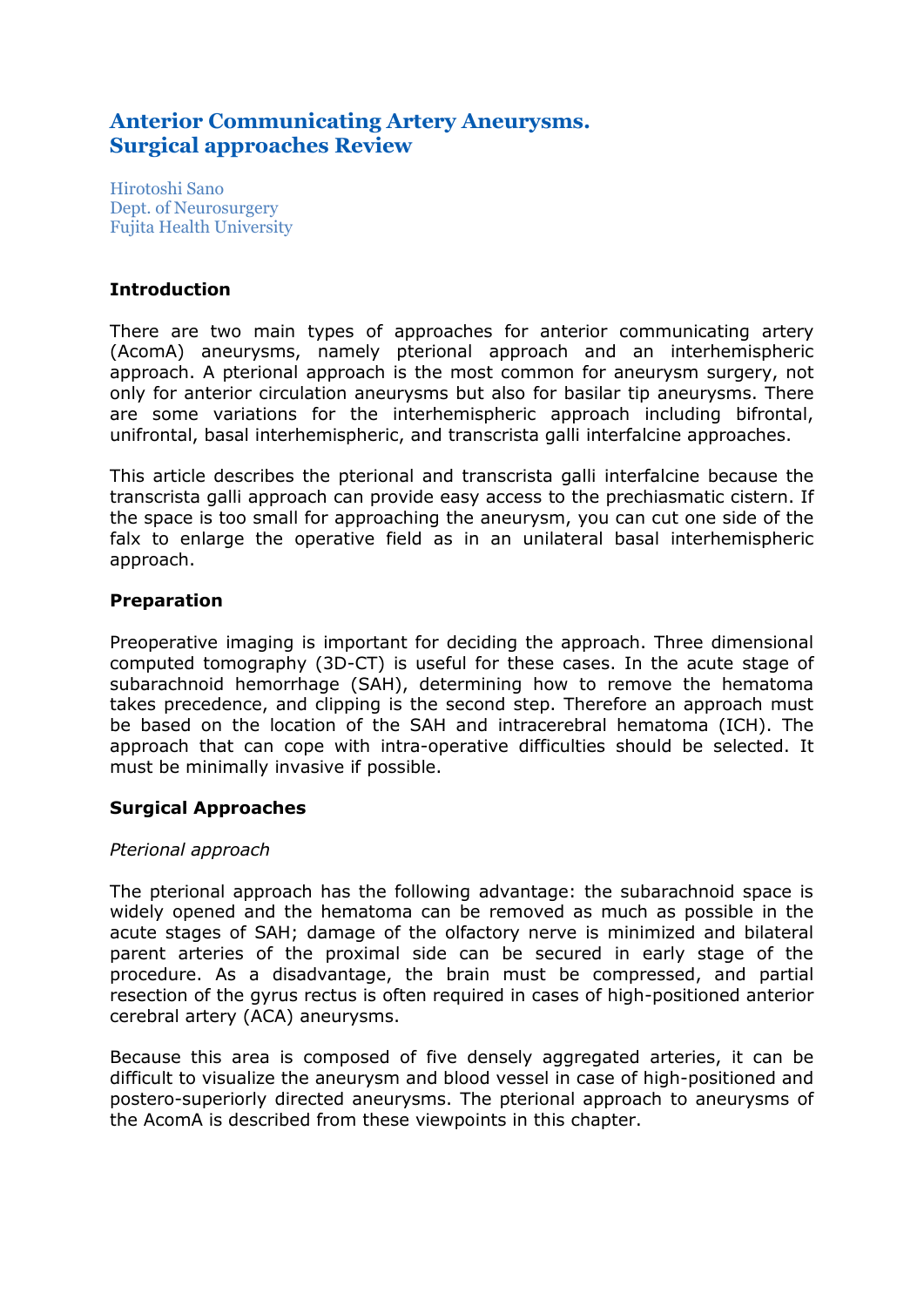## *Determinants of the Approaching Side*

The determining factors include A1 predominance, direction of A2 fork, the direction of the aneurysm, the size of the aneurysm, and multiplicity of the aneurysms. The presence of fenestrations of the AcomA is an important factor in determining the side of approach. In cases of acute SAH, determining factors include the distribution of SAH and ICH.

In case of small and large sized aneurysms directed anteriorly (Fig. 1), the A1 dominance should be the most important factor, because it is sometimes difficult to secure the opposite side of A1. But there is no marked difference in surgical difficulty between the right and left approaches.



**Figure 1** Aneurysm facing on inferiorly.

This type of aneurysm frequently adheres to or is embedded in the optic nerve. Premature rupture is most likely to occur during the retraction of the frontal lobe. Entry of the dominant A1 side is recommended.

In the case of aneurysms directed superiorly, the A1 is bilaterally secured before approaching the aneurysm. Therefore entry into the open part of the A2 (i.e. the side of A2 facing posteriorly) facilitates clipping (Fig. 2).



**Figure 2** Aneurysm facing on superiorly.

(A): The entry into the closed side of the A2 fork makes the exposure of the neck difficult because the neck is behind the ipsilateral A2.

(B): On the other hand, entry into the open part of the A2 fork, (i.e the side of the A2 located posteriorly), makes clipping easier.

In cases of aneurysms directed postero-inferiorly and located at the back of the AcomA, entry through the side of the A2 located more anteriorly is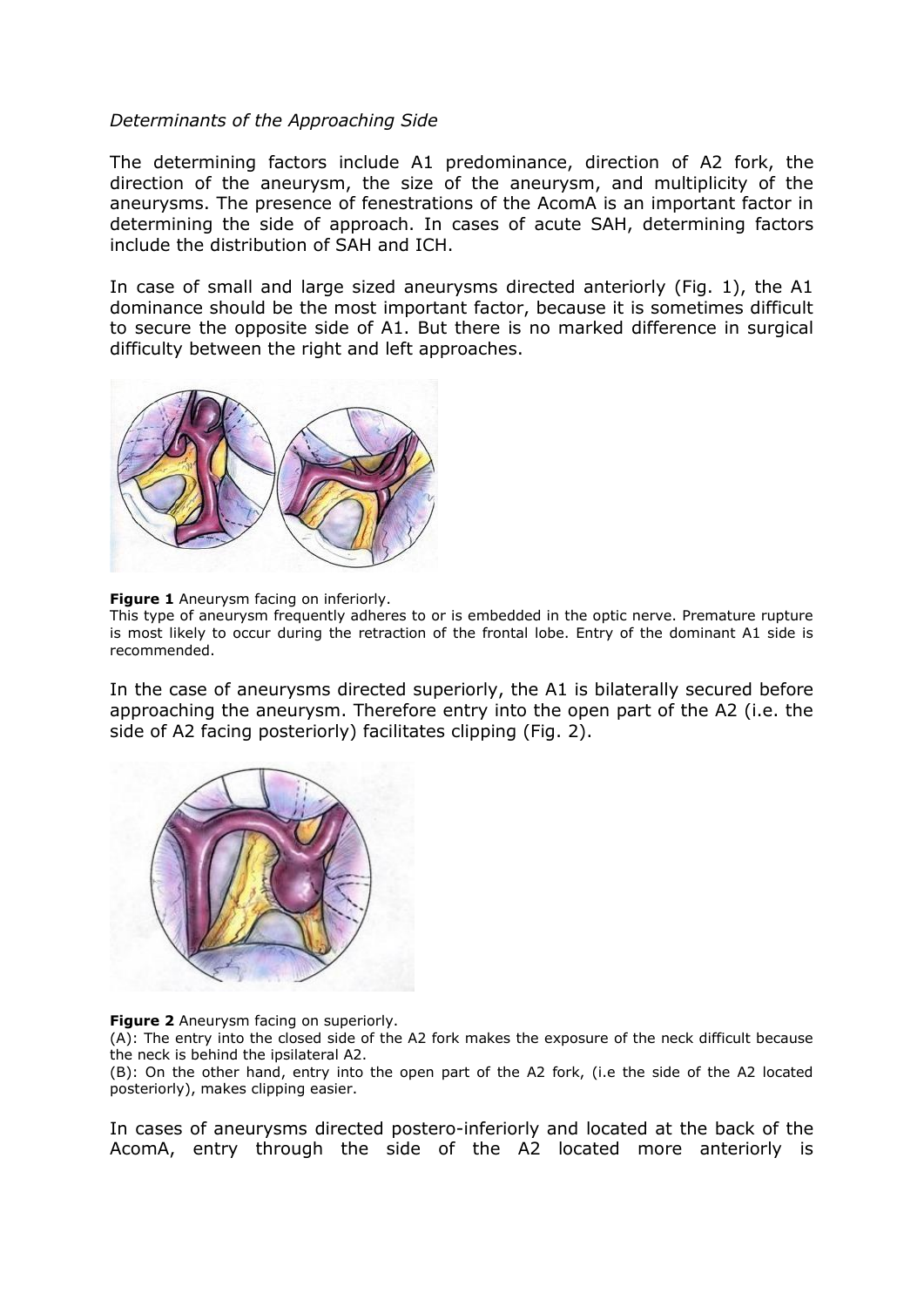recommended, as if the posterior surface of A2, especially in cases of fenestration of the AcomA (fig.3)



**Figure 3** Aneurysm facing on posteriorly; combined with fenestration of the Acom. (A) In this case, the entry into the part on which the A2 faces anteriorly is recommended, because the mobility of the Acom is poor. With the entry into the contralateral part (2), the aneurysmal neck cannot be confirmed because of interruption with AcomA fenestration.

Giant aneurysm is, as a rule, treated by an approach from the direction in which early arrival at the aneurysm neck is accomplished. Approaching from the side of dominant A1 is generally recommended, but for such an aneurysm that projects anteriorly, the interhemispheric approach is recommended. Interhemispheric approach is also recommended in high positioned Acom aneurysm.

#### *Positioning*

The patient is placed in the supine position with the upper part of the body elevated to 20 degrees to control the venous pressure. The head is placed down about  $0 \sim 10$  degrees with the chin up and rotated to the contra lateral side of the craniotomy about 35 degrees on the right side and approximately 45 degrees on the left side (Figs. 4-A and -B).



**Figure 4** Procedure for craniotomy by the pterional approach. Craniotomy is performed, so that the temporal and frontal lobes will be included in the operative field in an almost symmetrical pattern of the lobes centring on the sylvian fissure.

(A)The upper body is elevated at 15 to 20 degrees so that the venous return will improve. (B) The patients head is turned at 30 to 45 degrees towards the unaffected side and fixed to the position.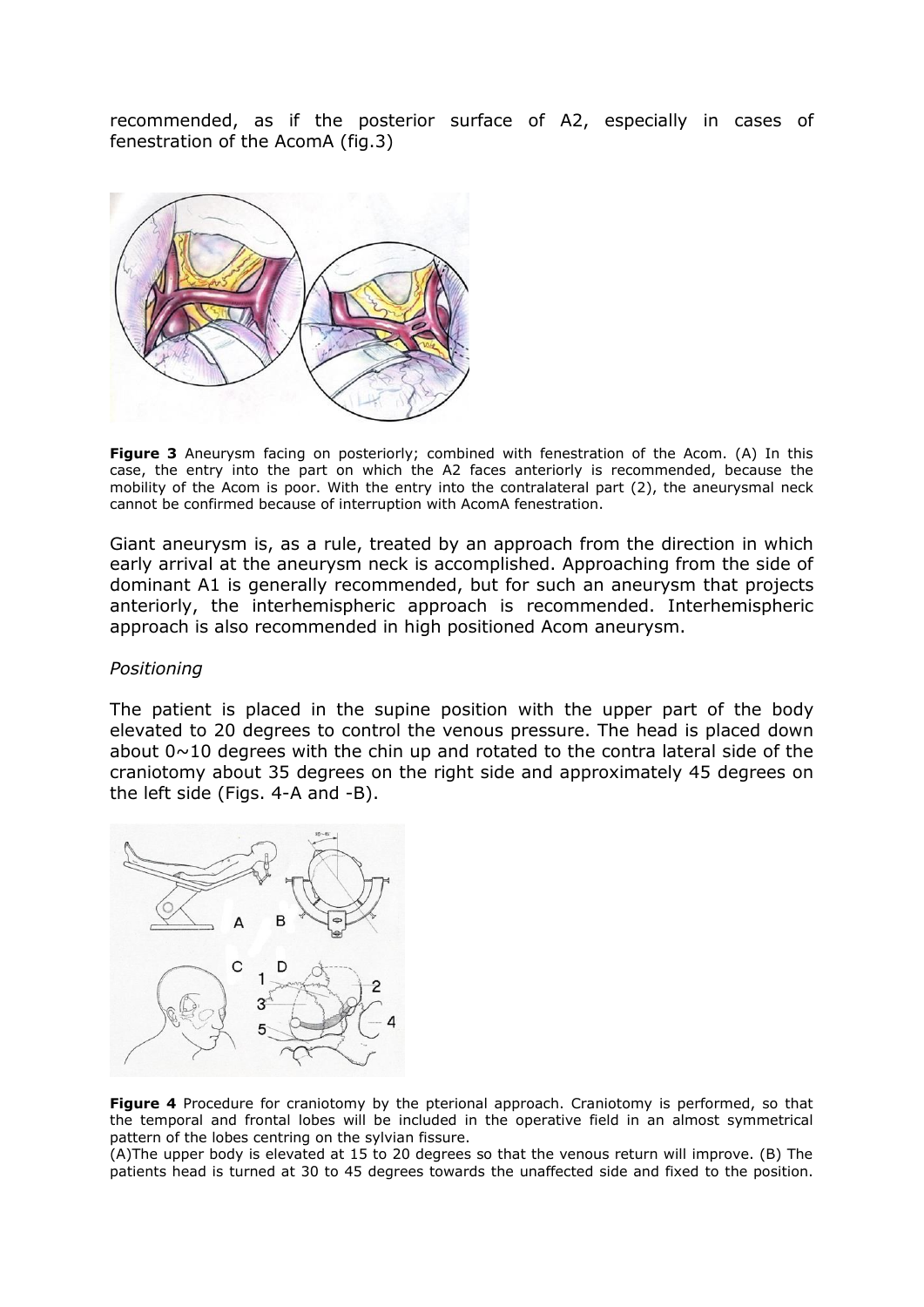(C) Skin incision and site of burr holes. One to two burr hole can be omitted and one burr hole craniotomy is enough.

(D) Basic craniotomy by the right pterional approach.

1. Sphenoid bone 2. Frontal bone 3. Temporal bone 4. Orbit 5. Zygomatic bone

#### *Incision*

A semi coronal incision is made along the hair line starting 5mm anterior to the tragus in the superior zygomatic margin to the medial of the forehead.

Because the facial nerve runs between the skin and galea, the skin is reflected over the muscle sheath to avoid injury to the facial nerve. Especially around the orbit it is not necessary to dissect the skin, but instead to dissect the attachment of the temporalis muscle 1 cm under the zygoma (fig 4-C)

## *Incision of the temporalis muscle*

A pedicle bone flap is recommended to be prepared for the following reasons: 1) The side of head closure after craniotomy is cosmetically favorable with the pedicle flap and 2) the pedicle flap is more resistant to infection than the free flap. With regard to subcutaneous dissection, part of the temporal fascia particularly of the superior zygomatic margin near the orbit should be separated carefully because of the facial nerve. It should be noted that transient facial palsy may be caused by the heat of electric cauterization.

If a free flap is selected, the temporalis muscle must be separated with the skin. The pterion is adequately exposed by posterior eversion after separation of the temporalis muscle on the orbital margin (Fig. 4-D).

#### *Craniotomy*

Craniotomy should be performed, so that the temporal and frontal lobes will be included in the visual field in an almost symmetrical pattern centering on the sylvian fissure. Burr holes are opened at the following three points (Fig. 4-D, Fig 5): 1) a point near the orbit beneath the temporalis muscle on the superior orbital margin; 2) the deep side of the temporal bone near the posterior part of the zygoma and 30 beneath the temporalis muscle above the sylvian fissure. For cosmetic purposes a titanium miniplate is positioned before bone separation. An airtome is used for bone separation and the burr holes are at points 1 and 2 may be omitted for cosmetic reasons.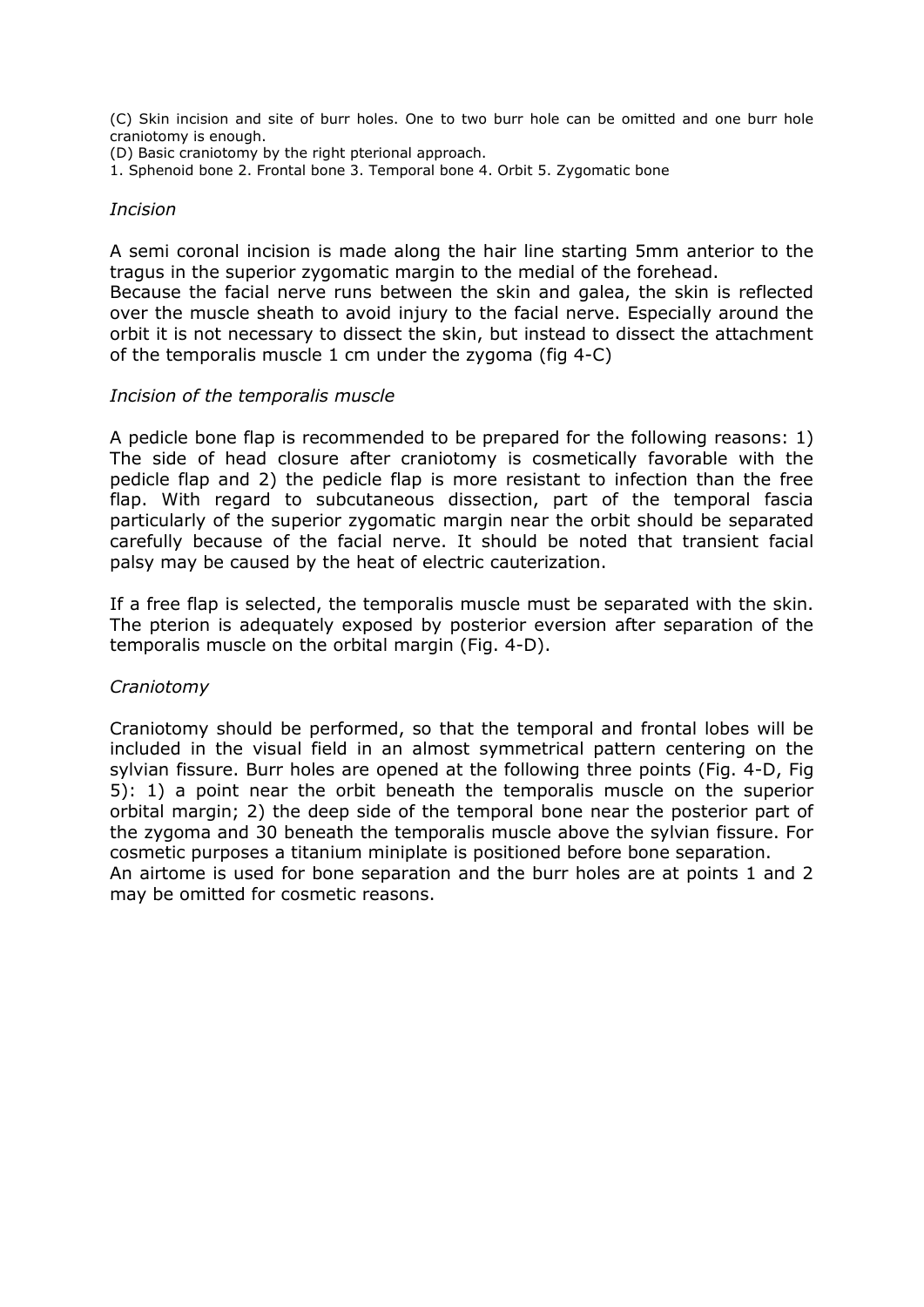

**Figure 5** The craniotomy must be done in oblique direction, making the outer table of the bone lateral and the inner table medial. But the basal port of the temporal bone under the zygoma is used for craniotomy. However if the oblique direction is reversed, making the outer table medial and inner table lateral, then the craniotomy will not be convenient. For the pterion only grooving of the outer table is necessary to facilitate reflection of the bone by bone elevators.

On this occasion, it is important that the dura mater be adequately separated with a dural separator through the burr hole at point 3. The separation of the dura mater must be performed while the inner surface of the bone is touched with the tip of dural dissector. After bone flap separation, the bone flap is elevated and reflected. The pterion is eliminated with a Luer's rongeur and removed with an air drill especially the inner surface. Bleeding is controlled with bone wax. Dural bleeding is controlled by coagulation, tenting of the dura with gel foam (Johnson & Johnson, New Brunswick, NJ) and oxidized cellulose with fibrin glue.

#### *Dissection of sylvian fissure*

The sylvian fissure is, as a rule, separate from the side of the frontal lobe of the sylvian veins (Fig 6). Because of the number of small veins enter the medial side of the sylvian vein from the frontal lobe, the lateral side of the vein is spared as long as possible and particularly the thick walled large veins must be preserved. In cases where the vein must be cut, the venous circulation must be considered.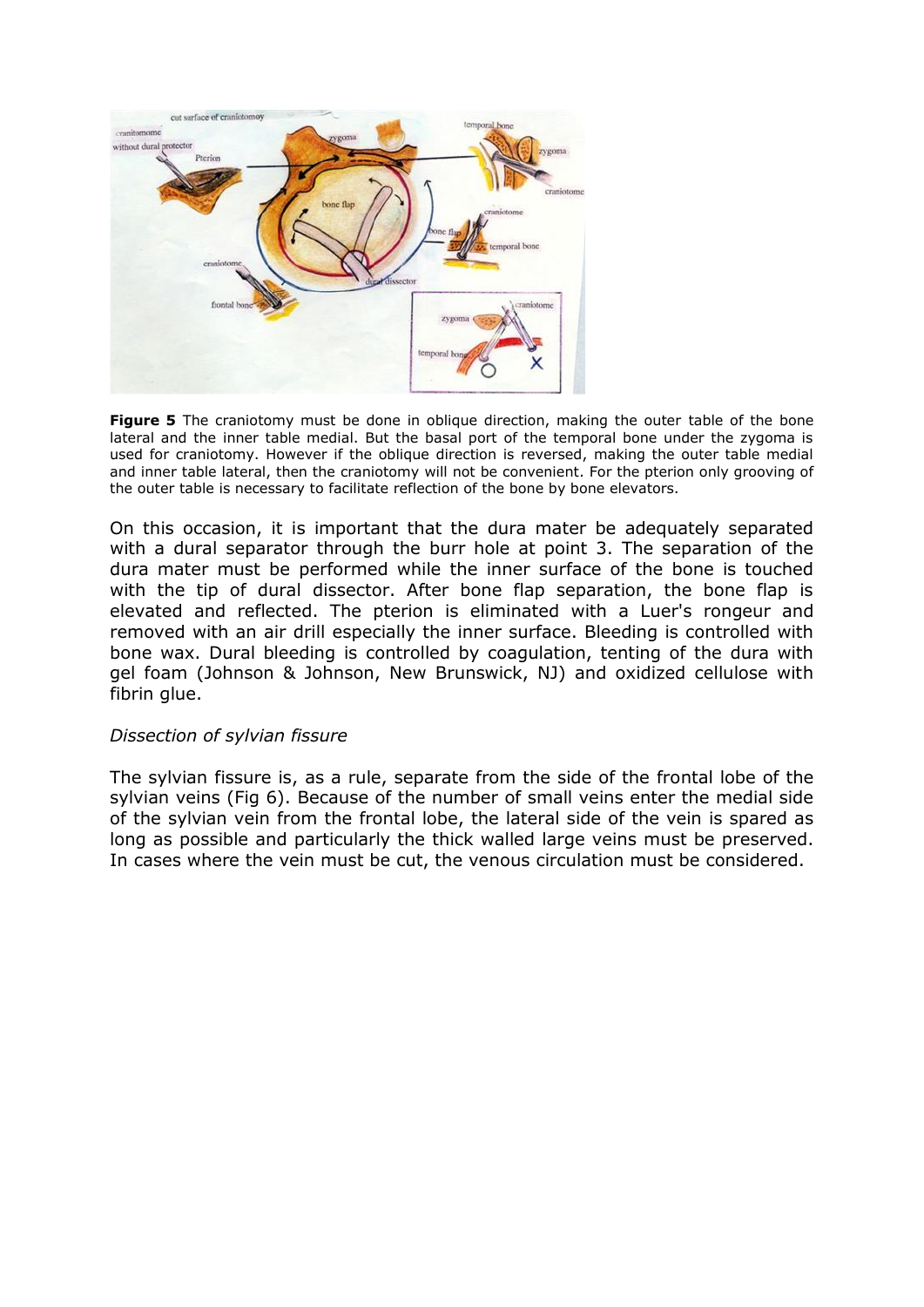

**Figure 6 (A)** Separation of the sylvian fissure. As a rule, the fissure is separated on the side of the frontal lobe of the sylvian veins. (B) Of the veins entering on the side of the frontal lobe, those of particular thickness should be preserved. (C) The process of dissection and exposure of AcomA. The internal carotid and the optic nerve are exposed after preparation of the sylvian fissure, then the anterior part of the optic chiasma is dissected. After the contralateral A1 is secured beyond the inferior surface of the AcomA, the AcomA is separated.

A micro knife (disposable tuberculin syringe with 21-23 gauge disposable injection needle) is used for the dissection of the arachnoid membrane of the sylvian fissure. For successful incision of the arachnoid membrane, the vein is protected with an aspirator in the surgeon's left hand, tension is added to the membrane, and the blade of the micro knife is pulled towards the surgeon, being used like a knife rather than a needle. On this occasion neurosurgical spatula should placed over the frontal lobe to give mild tension to the arachnoid membrane of the sylvian fissure.

The arachnoid membrane is dissected with a bipolar forceps or micro-scissors after it is incised with a micro-knife and the tight connective tissue is cut with scissors. After the entry into the sylvian fissure, the arachnoid membrane is separated and raised from inside of the sylvian fissure with an aspirator in the surgeon's left hand and the arachnoid membrane is incised sharply with scissors. The angle of the microscope and the position of spatula should be changed in order to facilitate the surgical procedure. Retrograde dissection of the sylvian fissure leads to the oculomotor nerve. Therefore the parachiasmatic cistern may be opened by way of dissection of the sylvian fissure and be connected to the sylvian fissure. A tight ligament exists in the boundary between frontal lobe and temporal lobe and also between the parachiasmatic cistern and the sylvian fissure as if it is connecting the frontal lobe with the temporal lobe. After the ligament is sharply dissected, the sylvian fissure is opened and the approach becomes possible by mild compression of the frontal lobe.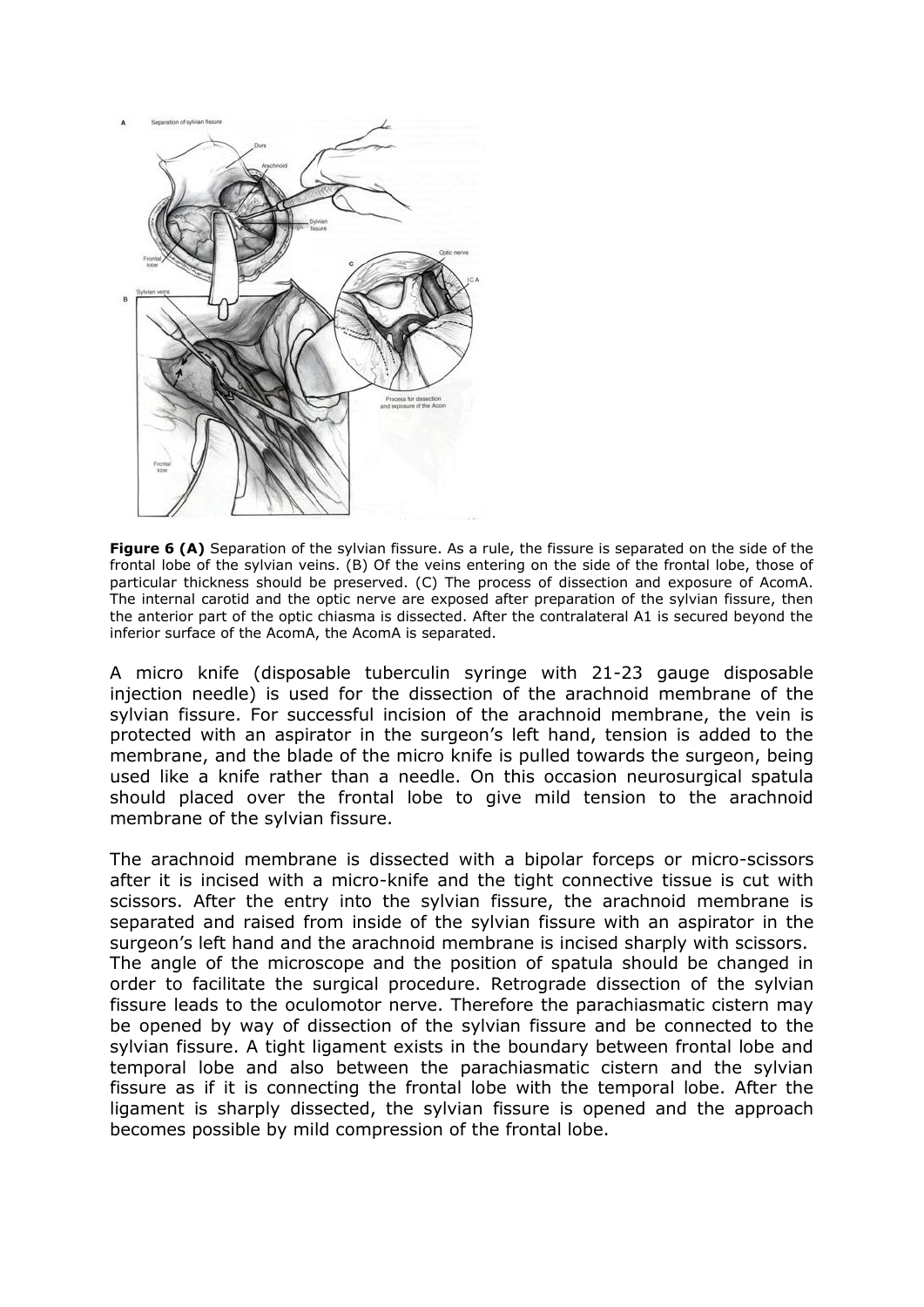After the sylvian fissure is opened, the spatula is inserted to hold the frontal lobe, and gradually retracted toward the parachiasma. The internal carotid artery (C2) is secured, and then the arachnoid membrane is incised, so that the contra lateral optic nerve will be exposed. The parent artery (A1) is secured, and followed by the approach to the aneurysmal peduncle.

## *Approach to the aneurysm*

The direction of the A1 is generally correlated with that of the aneurysm; in cases where the A1 takes an anterior bend in it's the posterior part, the aneurysm will be present on the extension line, (i.e., to face antero-inferiorly (Fig. 7). In cases where the A1 extends straight toward the poster superior part, the aneurysms will be present on the extension line (i.e., to face posterosuperiorly) (Fig. 2). In case of the aneurysm facing on anteriorly or inferiorly, A1 is directed anteriorly and posteriorly (fig 1).



#### **Figure 7** Tentative clipping method.

When complete exposure of the neck is impossible because of risk of aneurysmal rupture, tentative clips are placed at the dome or neck, sometimes including the arterial branches. After dome coagulation is performed for making the wall of the aneurysm thicker, the neck is adequately separated and clips are placed in the accurate site.

Many aneurysms may adhere to or be embedded in the optic nerve. Because this type of aneurysm is most likely to rupture prematurely during retraction of the fontal lobe, the surgeon should focus on gentle retraction so that the approach to the aneurysm neck can be accomplished using temporary clipping to ipsilateral A1 and the aneurysm. Even in case where the aneurysm adheres to the optic chiasma, the adhesions can be dissected after the tentative clipping on the aneurysm, and the contra lateral A1 patency can be confirmed. Permanent clipping should then be reapplied if necessary.

#### *Aneurysms directed laterally or superiorly.*

The aneurysm may exist on the extension line of the A1 (Fig 7). This type of aneurysm projects to contra lateral side along the Acom A. The aneurysm is observed parallel to A2; if an approach from the side on which the A2 faces anteriorly, (i.e., the side on which the A2 fork is closed), is selected, the aneurysm is covered by A2 and the contra lateral A1-A2 junction is concealed behind the aneurysm.

This situation makes it difficult not only to secure the contra lateral A1 but also to dissect and clip the aneurysm neck; therefore the approach should be selected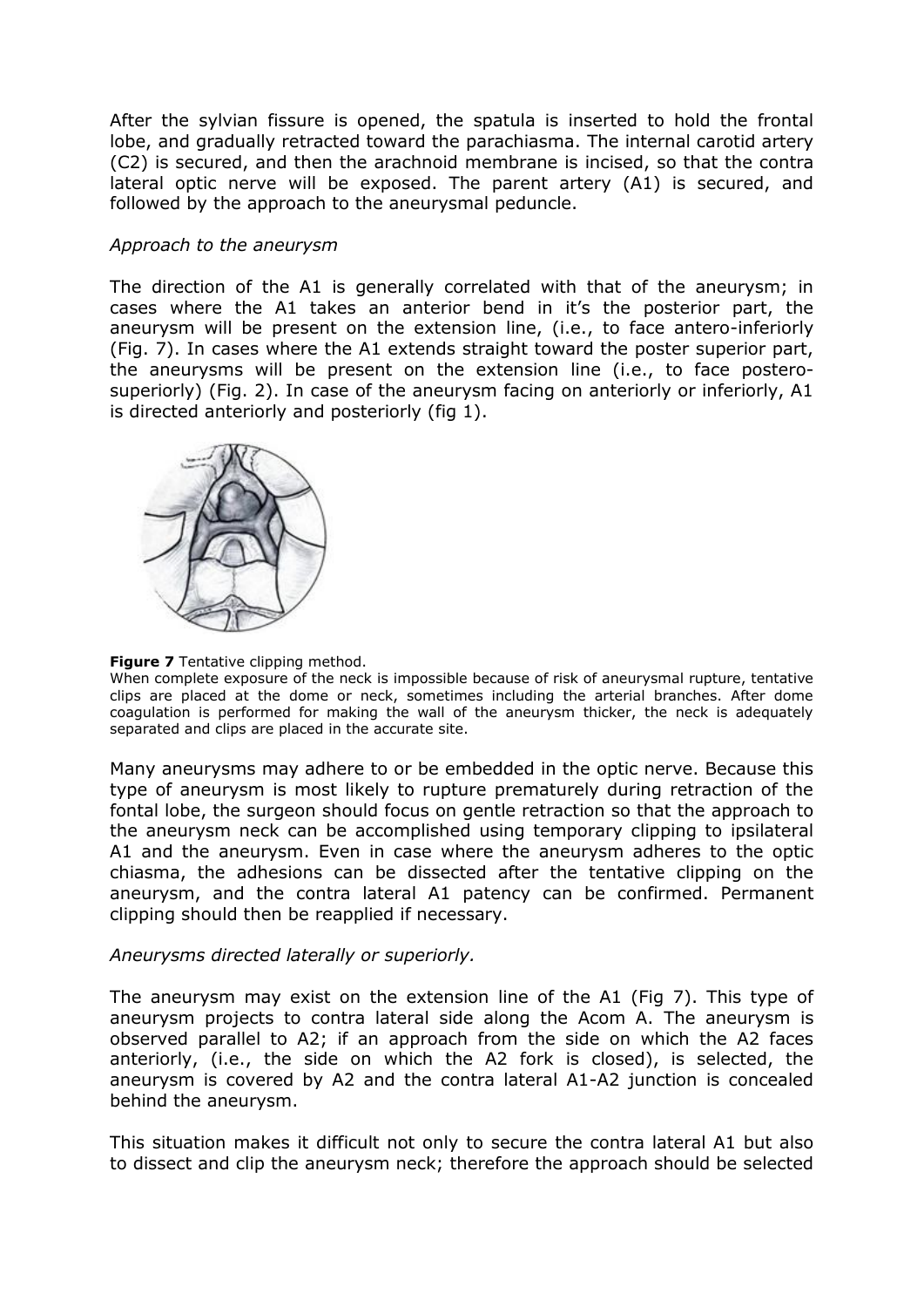from the open side of the A2 fork. Prior to clipping, the aneurismal neck is dissected between the A2 and AcomA.

## *Aneurysms directed posteriorly.*

The approach to the posteriorly directed aneurysm must be selected to visualize the back side of the AcomA n which the aneurysm exists (fig 3). Usually it is the nondominant side of A1. After the A1 is secured at the bifurcation of the internal carotid artery, the anterior part of the optic chiasma is dissected, when the A1 is located in the high position, and the contra lateral A1 is easily secured beyond the anterior inferior surface of the AcomA. The gyrus rectus is sometimes partly aspirated and removed in the case of high positioned AcomA, and the distal A1 and proximal A2 are exposed. The proximal control site can also be secured, and the contra lateral A1 is confirmed. Subsequently the medial side of A2 on the approaching side of the aneurysm is approached. When the surrounding area of the aneurysm neck is dissected, the origin of the contra lateral A2 is exposed beyond the aneurysm.

#### *Clipping*

In this region five blood vessels must be confirmed before neck clipping of the aneurysm, namely, the bilateral A1 and A2 and the AcomA. In some cases it may be difficult to dissect the neck of the aneurysm completely. For such cases, a tentative clipping method is useful (Fig 7).

There are two types of tentative clipping methods: (1) dome clipping on the proximal side of the rupture point to prevent further rupturing, and (2) aneurysmal neck clipping, sometimes including arterial branches behind the aneurysm.

After tentative clipping the aneurysm can be dissected completely, and then the ruptured point is coagulated with or without trimming of the aneurysm. This makes the aneurysm small and accurate neck clipping becomes easy for dissection, bipolar forceps, silver dissector is useful. When the bipolar forceps is used as a dissector the tip must be placed accurately at the dissecting point; otherwise it causes bleeding.

In the acute stages of SAH, Jet irrigation is very useful. The surgeon can irrigate the blood clot to recognize blood vessels of the arachnoid membrane. Water itself raises the arachnoid membrane, so that the arachnoid membrane can be cut sharply, accurately and safely. The point of dissection is dissected using bipolar forceps or a dissector and the strong adhesion is cut with a micro scissors. The dissection is performed towards the direction of aneurysm and the space for the clip blade is secured without tension to the aneurysm. Exposure of the whole aneurysm is not necessary and is avoided. Before clipping, the area surrounding the aneurysm should be inspected for arterial branches and perforators. During clipping, the clip holder should be gradually inserted to allow visibility of the blade tip during opening and closing of the clip. The clip is placed parallel to the parent artery as a rule.

It should be kept in mind that the natural morphology of the parent artery should remain for avoiding stenosis and kinking. Intra-operative rupture most frequently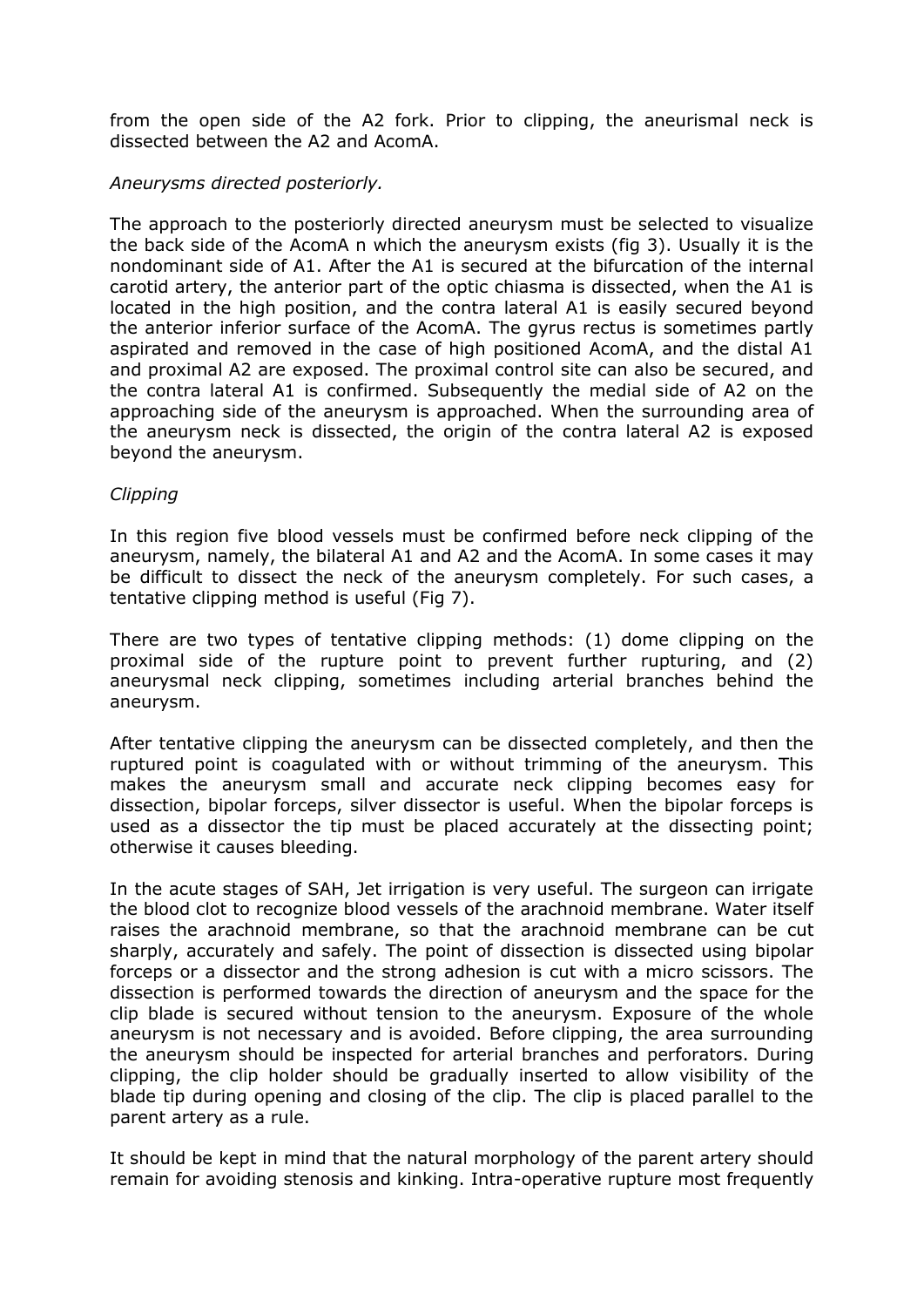occurs at the time of aneurismal preparation. Temporary or tentative clipping under the administration of cerebral protective drugs facilitates the surgical procedure.

The full circumference of A1 at the side of the temporary clip must be separated. Usually an average of eight perforating arteries branch from the posterior surface of A1.

Because disorders of the anterior hypothalamus cause emotional change, personality disorder and intellectual deficit, damage to it must be avoided. The absence of involvement of branch by clipping or neck residual must e confirmed by dome puncture and coagulation following neck clipping. Attention must be paid to the occlusion of the contra lateral A2 in the case of aneurysm facing supero-laterally and that of the contra lateral A1 in the case of aneurysm facing antero-inferiorly. Care must be taken to prevent occlusion of the perforating arteries arising from the AcomA, particularly the hypothalamic artery, in the case of an aneurysm facing posteriorly. In this situation trapping should be avoided as much as possible.

The recurrent artery of Heubner runs in the reverse direction along the A1 around the AcomA or from the origin of the A2. A large recurrent artery of Heubner may be confused with the A1. Care must also be taken to avoid confusing the fronto-orbital artery originating from the proximal side of the A2 with a recurrent artery because it also runs on the inferior surface of the frontal lobe.

### *Closure*

The dura mater is sutured watertight; sometimes fibrin glue with an antibiotics may be sprayed for the purpose of preventing leakage of the cerebrospinal fluid. A drain is kept extradurally and bone flap is fixed at several sites with titanium mini-plates which were marked during craniotomy. The temporalis muscle and the fascia are sutured from the pterion and the scalp is sutured in bilayered pattern.

Because the pterional approach is a common craniotomy procedure to the anterior circulation and to the tip of the basilar artery, surgeons should become experts in the procedure, so that these operations will proceed smoothly.

# **Interhemispheric approach**

Another main approach for anterior communicating aneurysms is the interhemispheric approach. There are several kinds of interhemispheric approaches such as bifrontal interhemispheric, unifrontal interhemispheric, basal interhemispheric, transcrista galli interfalcine approach and so on.

Advantage of interhemispheric approach is midline approach so that bilateral A1 and A2 can be visualized equally and long enough. Disadvantage of this approach is the possibility of venous injury and a slight difficulty of dissecting the interhemispheric fissure.

*Procedure*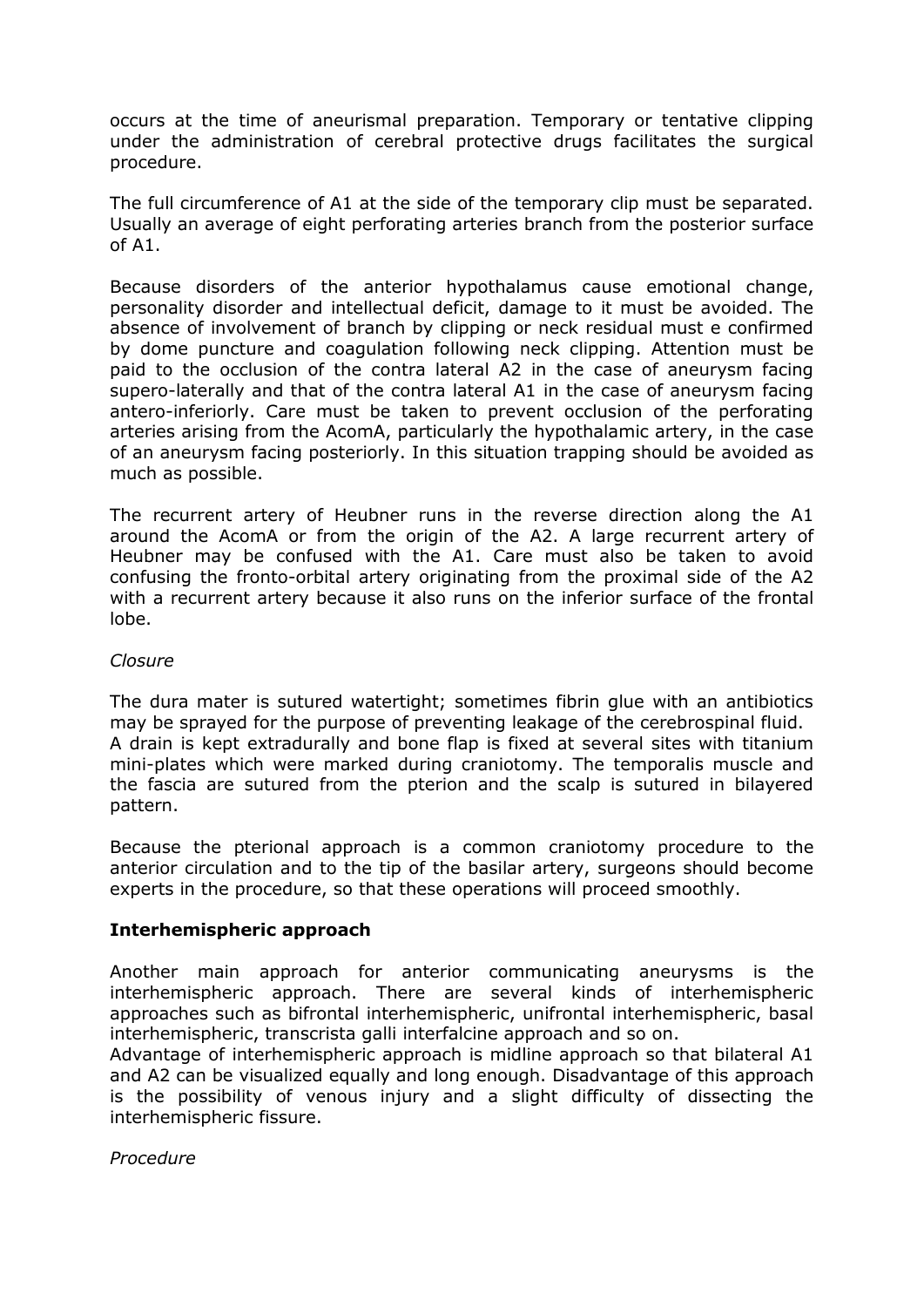The patient is placed in the supine position. A coronal skin incision is made behind the hairline. The skin flap is reflected to expose the craniotomy site down to the nasion. The periorbital bone is detached bilaterally from the superior margin of the orbital rim. Two burr holes are made paramedian, situated 4 cm above the nasion. The dura is gently dissected using a dural dissector or 5 mm spatula. The dura in the basal portion is thin and requires careful dissection. A 4X4 cm craniotomy is performed in the centro-basal portion of the bone. The upper portion of the lateral side of the craniotomy is performed with a craniotome. The lower part of the craniotomy involving the frontal sinus is performed with a surgical saw. However only the outer table of the sinus is dissected and the inner table is fractured by elevation of the bone flap. Titanium miniplates required for closure are placed at this time.

The mucous membrane of the frontal sinus is completely dissected. It is trimmed and pushed into the fronto-nasal duct. The frontal air sinus region is subsequently sterilized with betadine and packed with bone dust and fibrin glue several times. The crista galli and the inner table of the frontal sinus are removed with rongeurs, a bone punch, and an air drill (fig 8).



**Figure 8** Craniotomy of transcrista galli interfalcine approach. After coronal skin incision, two burr holes are made paramedian at 4cm above the nasion. A 4 X 4 cm craniotomy is performed after dural dissection. Complete removal of the inner table of the frontal sinus and packing of the frontal nasal duct with bonedust and fibrin glue are most important to prevent cerebrospinal leakage.

The basal portion of the falx which is visible after the removal of the crista galli is split into two leaves with a back side of knife. Venous bleeding from the superior saggital sinus is controlled by packing with oxidized cellulose and fibrin glue. Both olfactory nerves and bridging veins that lead into the saggital sinus are protected by the split basal leaves of the falx.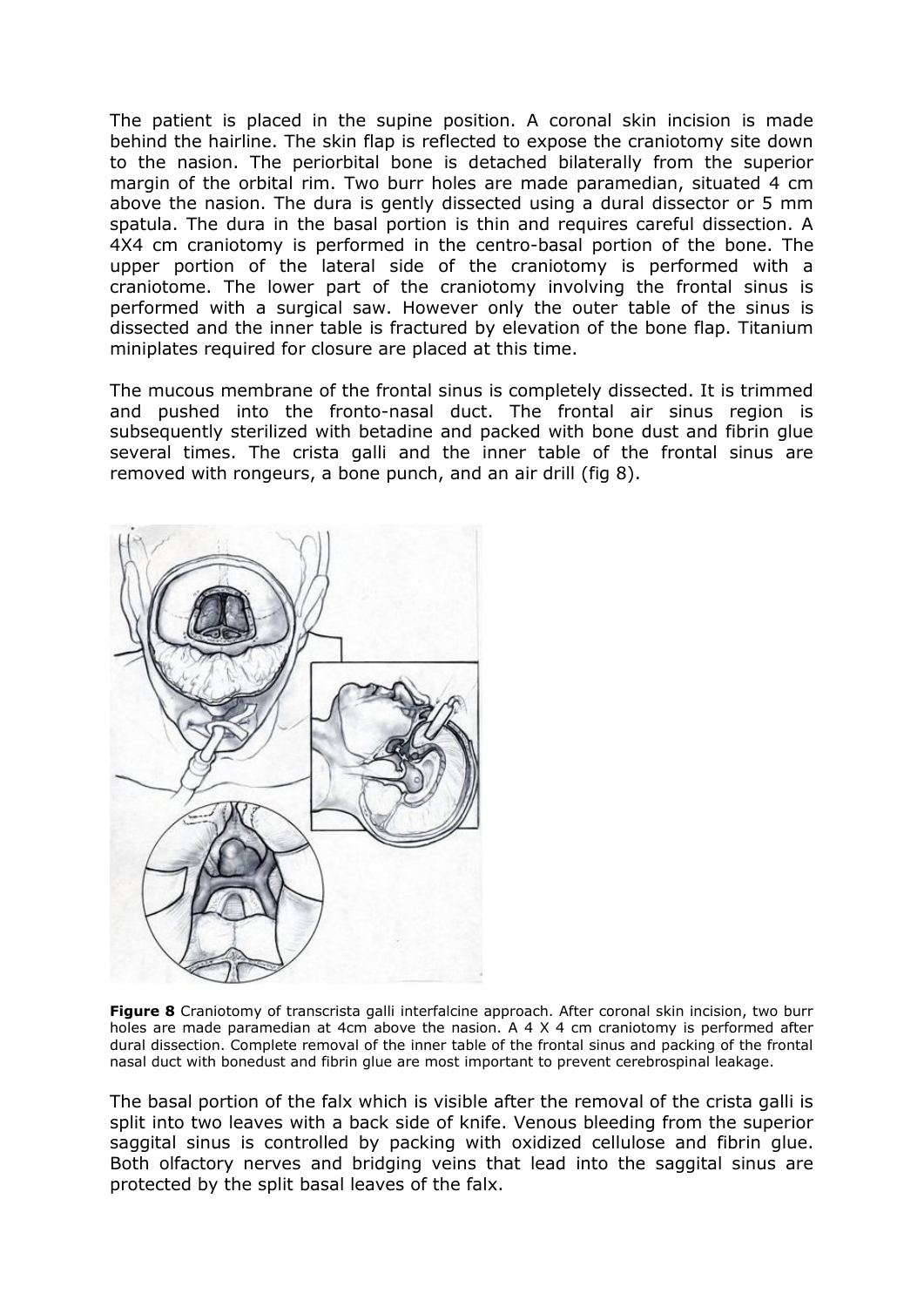After basal interhemispheric fissure is opened, the optic chiasma and the AcomA are visible. The method of neck clipping and head closure are the same as for the pterional approach.

An important key point of skull base approach is the repair of the frontal sinus. The complications associated with this are CSF leakage, pneumocele, and infection.

Usually the frontal sinus is repaired with the temporalis fascia, fascia lata or a packing of fat tissue. We recommend the defect to be covered with bone; pack the frontal sinus with bone dust and fibrin glue mixed with antibiotics. This packing procedure is performed three times. We have performed this procedure several times to close frontal sinus defect and have successfully prevented CSF leakage.